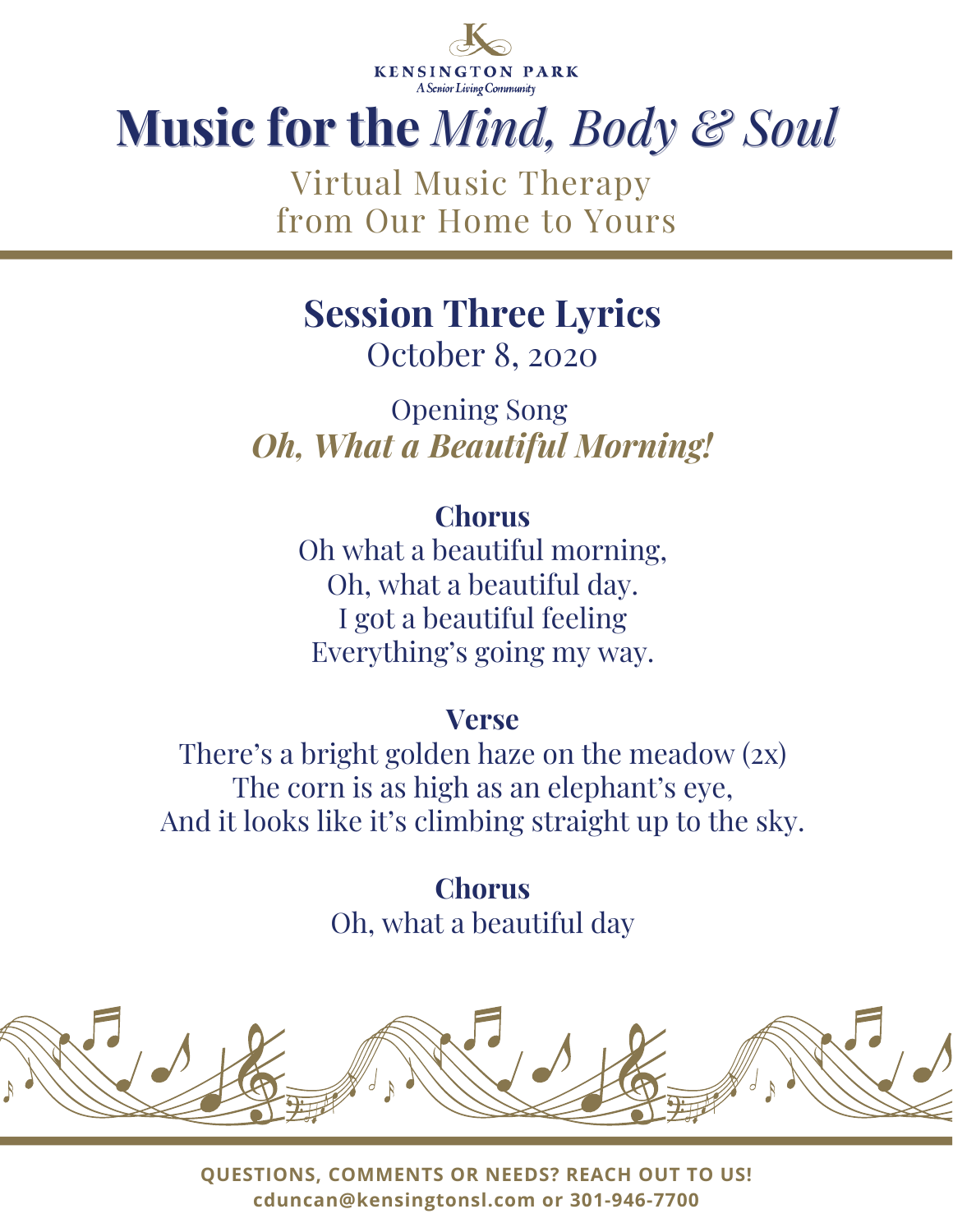

Virtual Music Therapy from Our Home to Yours

**Session Three Lyrics** October 8, 2020

*Accentuate the Positive*

You've got to accentuate the positive

Eliminate the negative

And latch on to the affirmative

Don't mess with mister in-between

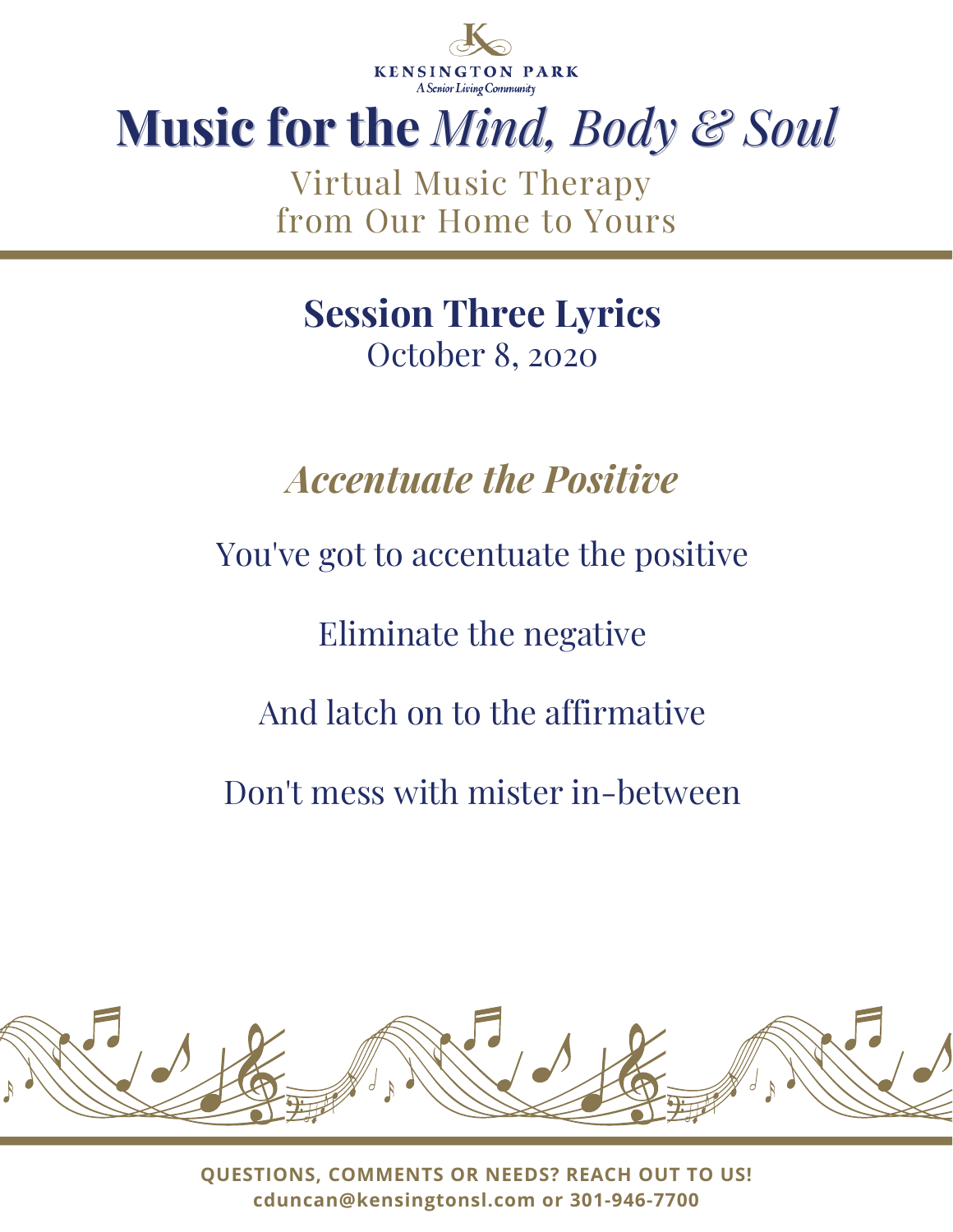

Virtual Music Therapy from Our Home to Yours

**Session Three Lyrics** October 8, 2020

*Don't Worry, Be Happy*

#### **Verse**

Here's a little song I wrote You might want to sing it note for note Don't worry, be happy In every life we have some trouble But when you worry you make it double Don't worry, be happy Don't worry, be happy now

#### **Chorus**

Don't worry

(Ooh, ooh ooh ooh oo-ooh ooh oo-ooh) be happy (Ooh, ooh ooh ooh oo-ooh ooh oo-ooh) don't worry, be happy (Ooh, ooh ooh ooh oo-ooh ooh oo-ooh) don't worry (Ooh, ooh ooh ooh oo-ooh ooh oo-ooh) be happy (Ooh, ooh ooh ooh oo-ooh ooh oo-ooh) don't worry, be happy